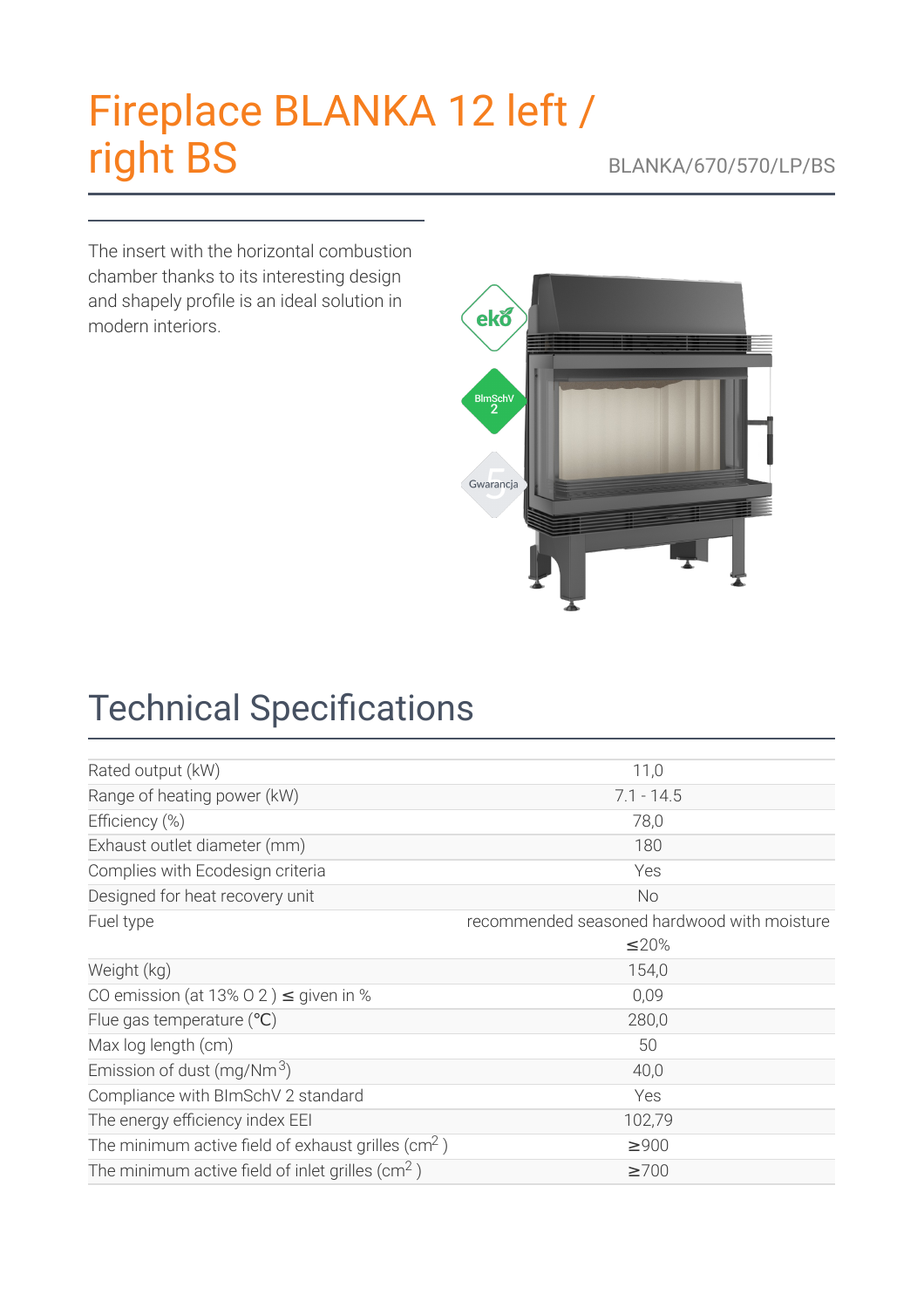| Glazing type                        | lateral     |
|-------------------------------------|-------------|
| Opening of the doors                | to the left |
| Material                            | steel       |
| Width (cm)                          | 80,40       |
| Height (cm)                         | 99,40       |
| Depth (cm)                          | 41,00       |
| External air inlet                  | Yes         |
| The liner of the combustion chamber | Yes         |
| Ashpan                              | Yes         |
| Decorative printed glass            | <b>No</b>   |

### Features

#### **MAXIMUM USE OF ENERGY**

The body and the front of the insert are resistant to high temperatures thanks to the high quality steel used in production.

Efficient burning process & maintaining of temperature to keep the warmth for longer thanks to lining of combustion chamber with Acumotte - heat accumulating material which raises the temperature in the combustion chamber.

Combustion of fuel particles thanks to deflector, which extends the exhaust gas path.

Built-in 125 external air intake which provides air supply from the outside directly into the hearth which results in better combustion and better comfort of usage.

Reducing emissions of harmful CO to the atmosphere by regulating of secondary air supply.

Maximum usage of heat thanks to densely spaced radiators.

#### **SAFETY AT THE HIGHEST LEVEL**

Perfect tightness thanks to the solid welds made in a noble gas shielding.

All steel elements are laser cut and bent on CNC bending machines.

Insert's front equipped with a heat resistant ceramics that withstands temperatures up to 800oC.

#### **ECOLOGICAL COMBUSTION**

The unit meets the requirements of**Ecodesign** standards and the restrictions of the**BImSchV 2** standard, which determines the maximum CO emission.

#### **CONVENIENT TO USE**

An elegant and comfortable handle.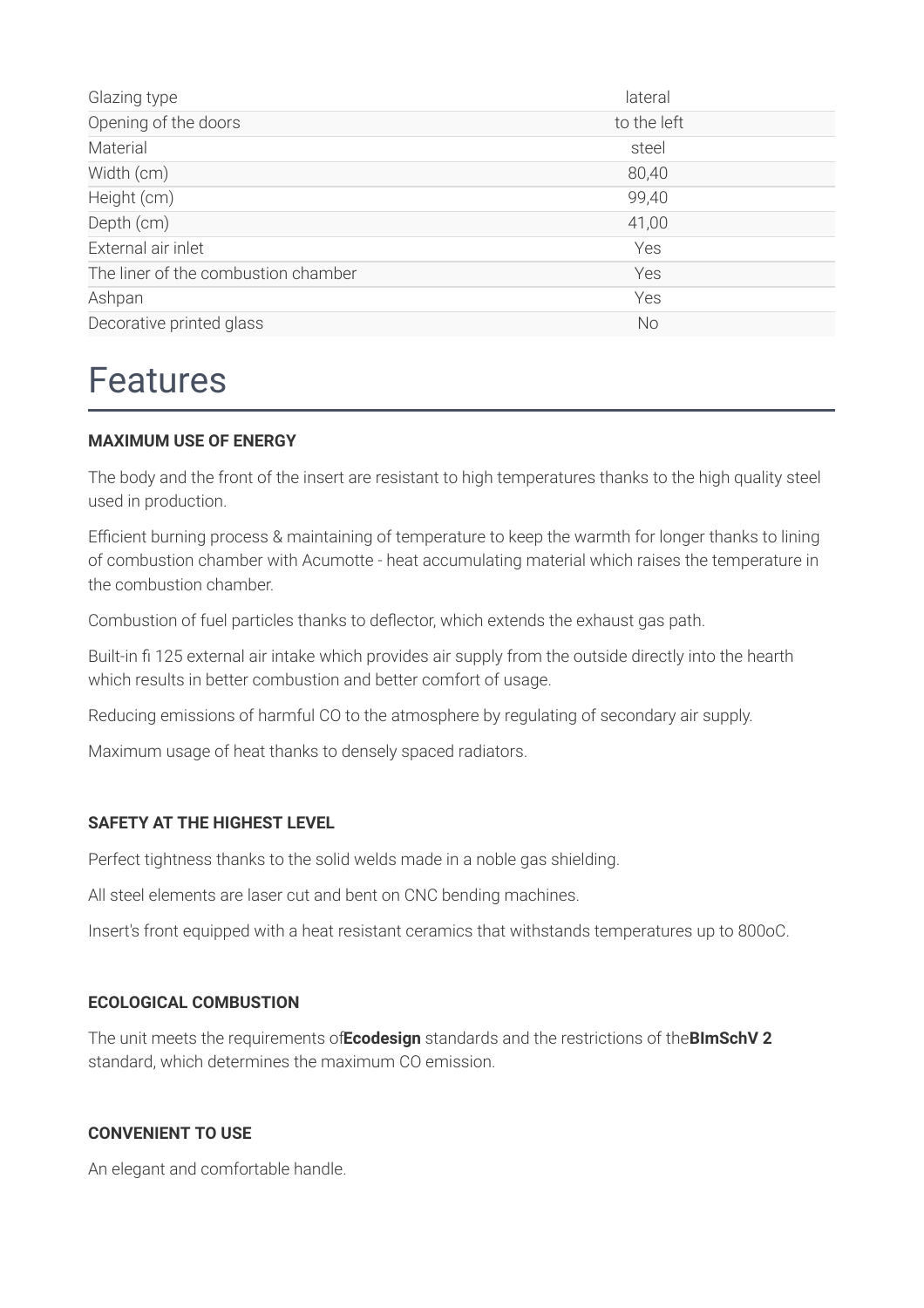It can be used in a various mounting conditions thanks to adjustable legs and movable fumes outlet with 360 regulation.

#### **MODERN DESIGN**

A fireplace insert with two panes compiled with each other at angles (without brackets).

5 year warranty.

### Technical drawing



### Additional options



### Podstawa pod wkład typu BS

Nogi pod wkłady typu BS, MILA, MILA PW, BASIA, AQUARIO, BLANKA umożliwiają stabilne i bezproblemowe ustawienie wkładu kominkowego, możliwość regulacji wysokości.

123,00 zł



### Steel pipe 180/1m

Exhaust pipe designed for connecting wood-fired fireplace inserts an the existing flue pipes.

95,00 zł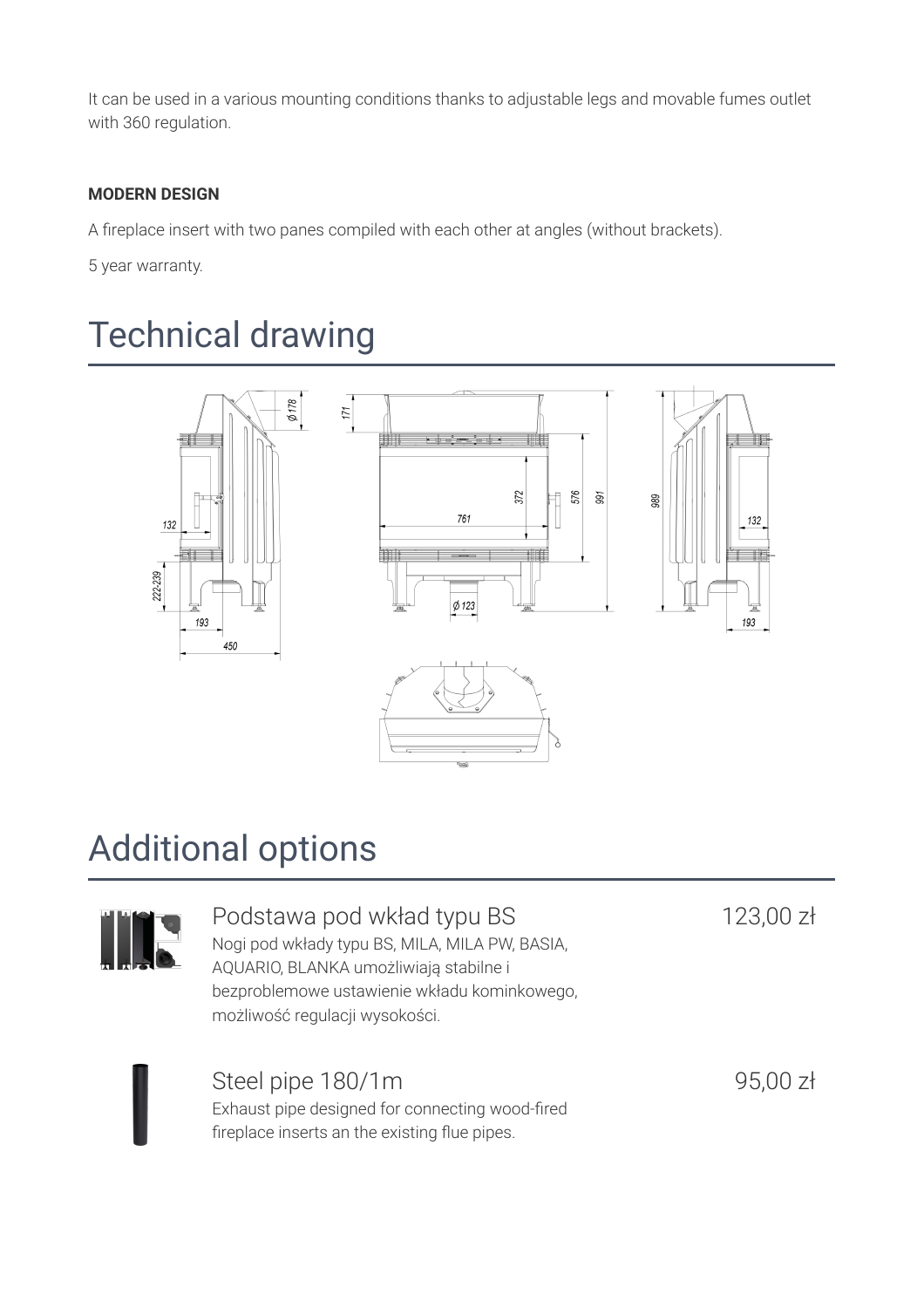| Steel pipe 180/0.5m<br>Exhaust pipe designed for connecting wood-fired<br>fireplace inserts an the existing flue pipes.                               | $63,00$ zł  |
|-------------------------------------------------------------------------------------------------------------------------------------------------------|-------------|
| Movable elbow 180/90<br>Adjustable elbow up to 90°, 3-segment, diameter:<br>180 mm.                                                                   | 94,00 zł    |
| The passage from the pipe system<br>Ø 180<br>The passage from the pipe system to the ceramic<br>chimney Ø180.                                         | 119,00 zł   |
| The passage from the reduction<br>from the pipe system $\varnothing$ 180/200<br>The passage from the pipe system to the ceramic<br>chimney Ø 180/200. | $120,00$ zł |

### **Warranty**

Wszystkie produkty dostępne na www.kratki.com są fabrycznie nowe, wolne od wad fizycznych i prawnych oraz zostały legalnie wprowadzone na rynek polski. Producent udziela 5 lat gwarancji od momentu zakupu wkładu na jego sprawne działanie. Wyłożenie ceramiczne objęte jest gwarancją na okres 2 lat od momentu zakupu wkładu. Ruszt i uszczelnienia kominka objęte są gwarancją na okres 1 roku od momentu zakupu wkładu. Gwarancją nie jest objęta: ceramika żaroodporna. Zastosowanie wkładu kominkowego, sposób podłączenia do komina oraz warunki eksploatacji muszą być zgodne z instrukcją obsługi.

## Return

Klient będący Konsumentem, który zawarł Umowę sprzedaży, może w terminie 14 dni odstąpić od niej bez podawania przyczyny. Bieg terminu na odstąpienie od Umowy sprzedaży rozpoczyna się od chwili objęcia Towaru w posiadanie przez Klienta lub wskazaną przez niego osobę trzecią inną niż przewoźnik. Oświadczenie można złożyć na formularzu, którego wzór został zamieszczony przez Sprzedawcę na Stronie Internetowej Sklepu pod adresem: **formularz [odstąpienia](http://kratki.com/sklep/pl/17/formularz-odstapienia)**.

**Kratki.pl Marek Bal [www.kratki.com](https://kratki.com)**